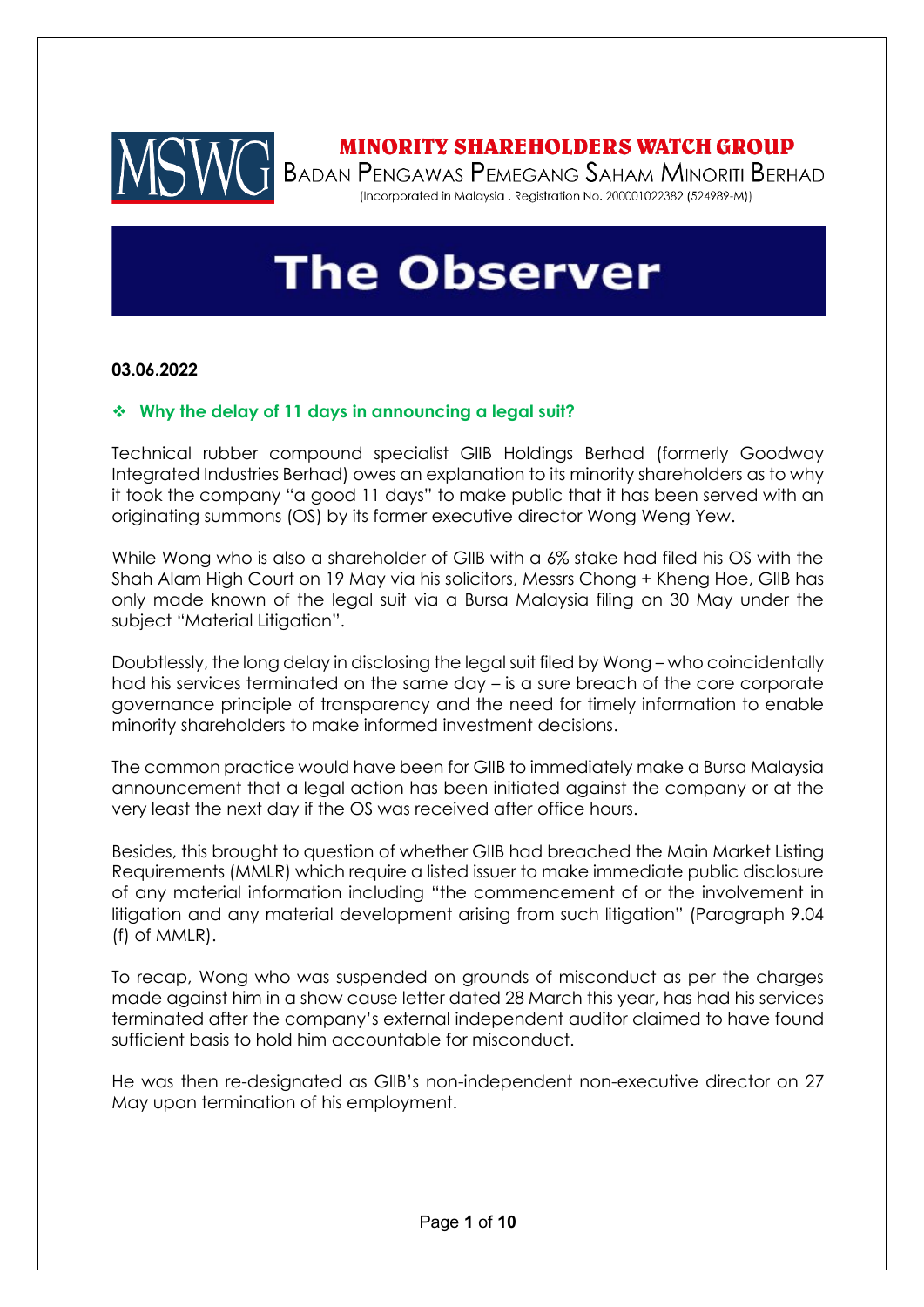According to GIIB's Annual Report 2020, Wong was appointed as an executive director of GIIB on 23 February last year when he was made responsible for managing the group's finance and accounting operations.

Prior to joining GIIB, he was attached to PricewaterhouseCoopers LLP in Singapore where he managed and provided advisory for business processes, IT auditing and security review. Overall, he has more than 10 years' experience in business advisory and auditing.

Recall that Wong had on 25 April lodged a police report in respect of the contentious matters involving GIIB. He claimed he had yet to receive update on the matter of the investigative committee set up by GIIB. Furthermore, he voiced his concern on poor governance as a member of the investigative committee is a family member of GIIB's executive chairman, Tai Boon Wee.

## **What does the OS seek?**

In a nutshell, the OS has named as defendants the company, its executive chairman Tai Boon Wee, executive/alternate director Tai Qiyao (who has ceased to be the alternate director to Tai Boon Wee with effect from 1 June), fellow executive director Tai Qisheng and non-independent non-executive director Madam Wong Ping Kiong.

As per GIIB's Bursa Malaysia filing dated 30 May, the following were sought from the directors named as defendants in Wong's OS:

- A declaration of a breach of Main Market Listing Requirements (MMLR)
- Indemnity against the plaintiff (Wong) on any and/or liabilities, costs and damages arising from the breach of MMLR
- An injunction as director and/or officer of GIIB and its subsidiaries for a period of five years
- A restraint from managing GIIB and its subsidiaries for a period of five years
- A restriction from buying GIIB shares for a period of five years
- A restriction from on voting or any other rights in relation to GIIB's shares
- A restriction on collecting and issuance of new GIIB shares through a private placement exercise

From GIIB and the directors named in person as defendants, the following were sought by the OS:

- Any other relief under Section 360 of the Capital Markets and Services Act 2007;
- General damages determined by the court
- Exemplary damages
- Aggravated damages
- A declaration that the plaintiff's (Wong) suspension as an executive director is considered null and void
- A restraint from imposing a restriction on the plaintiff (Wong) to the access of information, documents, records and premise of GIIB
- Any other ruling deemed fit by the court under Section 346(2) of the Companies Act 2016
- Costs of application and other costs
- Interests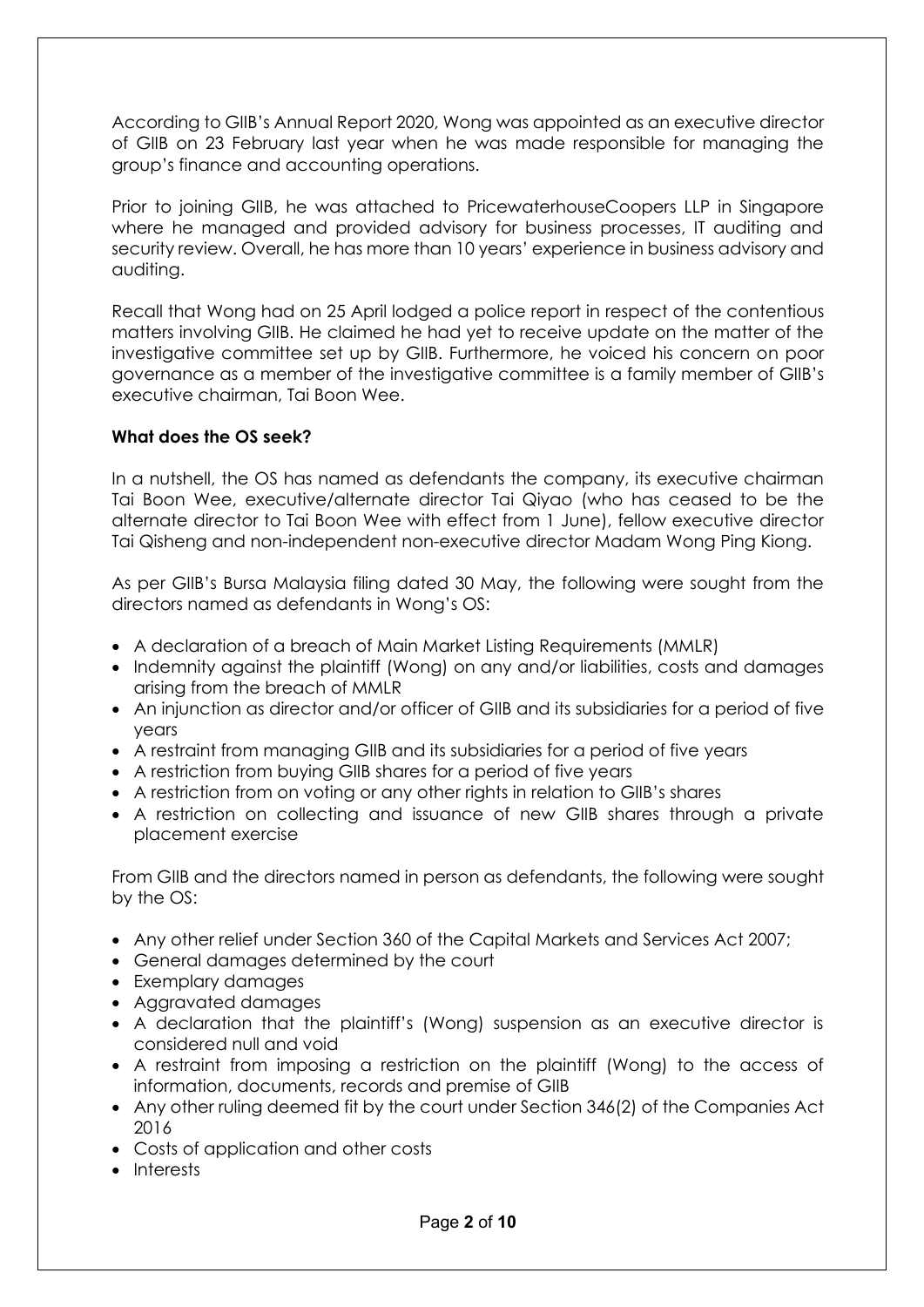• Any other relief deem fit by the court

While the announcement on the OS offered little details to public, a news report by online media Focus Malaysia on 27 May probably helped to shed some light on the events which led to this corporate saga.

It was reported that Wong has in his OS disputed the reasons given by GIIB to change its financial year end to 30 June 2022 from 31 December 2021 (which was announced on 27 April 2022).

GIIB said the change of financial year was supposed to facilitate the investigation into its management, the handling of the glove business as well as the accounts of the company and its subsidiaries (which is linked to Wong's suspension and ultimately termination).

Claiming this reasoning as falsehood, Wong alleged that GIIB's auditor Grant Thornton Malaysia PLT had in fact issued a disclaimer of opinion in its draft audited accounts of the company that it has not been able to obtain sufficient appropriate audit evidence to provide a basis for an audit opinion on these financial statements.

Based on the previous financial year end of 31 December 2021, GIIB would have required to file its Annual Report 2021 and audited financial statements for its financial on or before 30 April 2022.

If the disclaimer by the auditor is made public, GIIB would have triggered a Practice Note 17 (PN17) situation.

However, with the change of its financial year-end from 31 December 2021 to 30 June 2022, GIIB only must announce the audited financial statements on or before 31 October 2022.

All in all, it seems that the storms in GIIB is far from over.

#### **Devanesan Evanson Chief Executive Officer**

**MSWG AGM/EGM Weekly Watch 6 – 10 June 2022** 

For this week, the following are the AGMs/EGMs of companies which are in the Minority Shareholders Watch Group's (MSWG) watch list.

The summary of points of interest is highlighted here, while the details of the questions to the companies can be obtained via MSWG's website at [www.mswg.org.my.](http://www.mswg.org.my/)

| Date & Time                | Company                  | Quick-take                                                                                                                                                                                                        |
|----------------------------|--------------------------|-------------------------------------------------------------------------------------------------------------------------------------------------------------------------------------------------------------------|
| 07.06.22 (Tue)<br>11.00 am | <b>GDEX Berhad (AGM)</b> | GDEX achieved revenue of RM636.9<br>million for the 18-month financial<br>period ended 31 December 2021. For<br>the 12-month financial year ended<br>30 June 2020, it registered a revenue<br>of RM364.0 million. |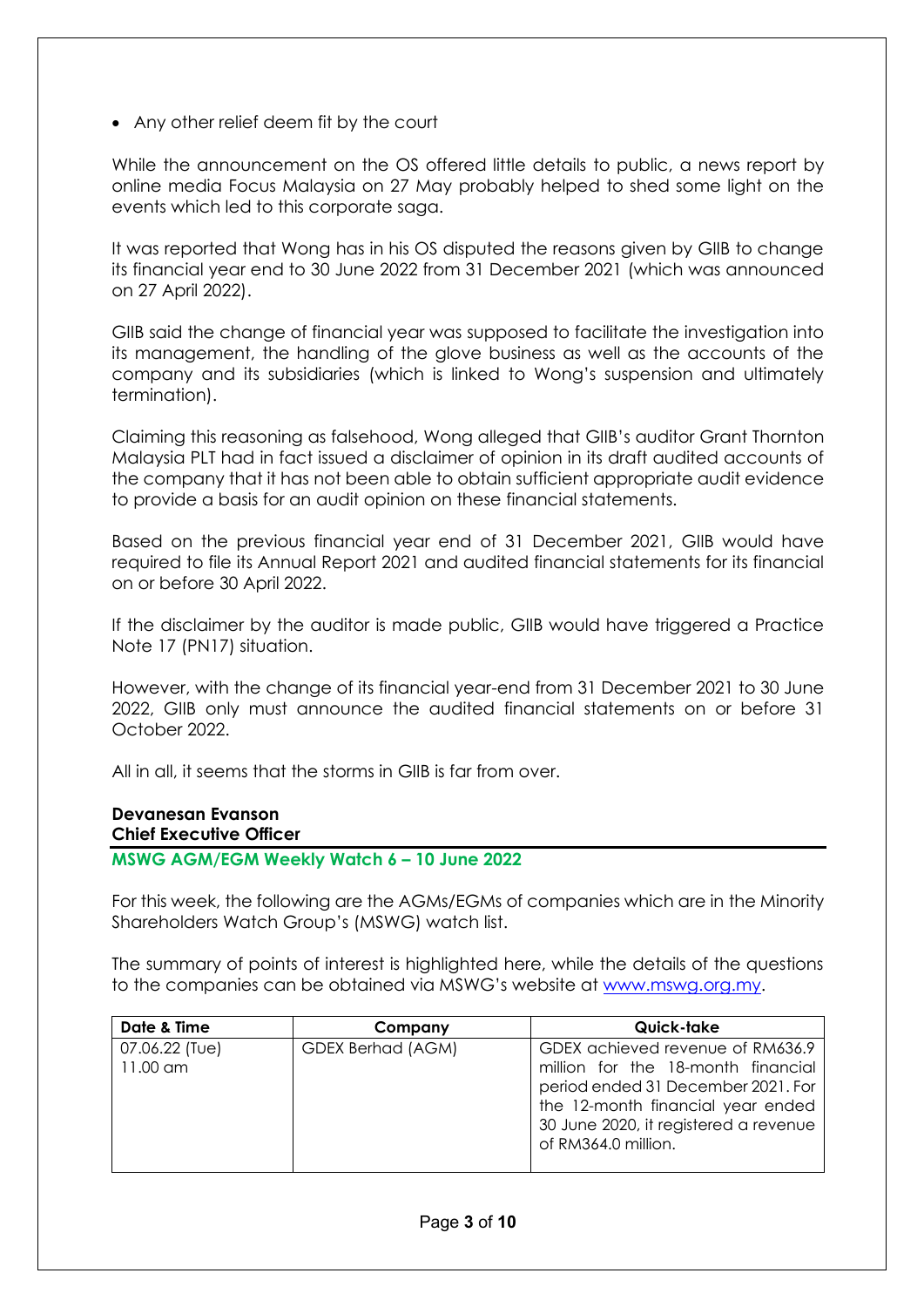|                             |                                              | Its profit before tax amounted to<br>RM58.2 million for FPE2021, while<br>PATMI stood at RM41.5 million in<br>FPE2021. This was<br>attributed<br>to<br>enhanced operating efficiencies as<br>well as higher earnings contribution<br>Group's<br>from<br>the<br>investee<br>Indonesia<br>in<br>companies<br>and<br>Vietnam.                                                                                                                                                                                                      |
|-----------------------------|----------------------------------------------|---------------------------------------------------------------------------------------------------------------------------------------------------------------------------------------------------------------------------------------------------------------------------------------------------------------------------------------------------------------------------------------------------------------------------------------------------------------------------------------------------------------------------------|
| 08.06.22 (Wed)<br>11.00 am  | MSM Malaysia Holdings<br>Berhad (AGM)        | For FY2021, MSM's revenue surged by<br>3.4% to RM2.26 billion on the back of<br>improved selling prices across all<br>customer segments. At the same<br>time, it posted a net profit of RM125.3<br>million mainly due to gains from<br>disposal of subsidiary.                                                                                                                                                                                                                                                                  |
|                             |                                              | expects the 2022 will<br>It.<br>be a<br>challenging<br>and<br>year<br>remains<br>cautiously<br>optimistic<br>its<br>on<br>turnaround plan amidst the rising<br>price of raw sugar, freight<br>and<br>natural gas costs and weaker Ringgit.                                                                                                                                                                                                                                                                                      |
| 08.06.22 (Wed)<br>10.30 am  | <b>Paramount Corporation</b><br>Berhad (AGM) | Paramount recorded higher revenue<br>of RM681.4million in FY2021 (FY2020:<br>RM593.6 million), while its PBT grew by<br>37% to RM70.3 million (FY2020: RM51.5<br>million).                                                                                                                                                                                                                                                                                                                                                      |
|                             |                                              | Meanwhile, its net profit of RM42.7<br>million was 36% higher than the<br>RM31.3 million achieved in FY2020,<br>contributions<br>the<br>without<br>from<br>discontinued operations.                                                                                                                                                                                                                                                                                                                                             |
| 08.06.22 (Wed)<br>11.00 am  | Greenyield Berhad (AGM)                      | On a year-on-year basis, the Group's<br>revenue had increased by 36.11% to<br>million<br>RM45.38<br>compared<br>to<br>RM33.34<br>million<br>in<br>FY2020.<br>Meanwhile, its profit before tax was<br>also<br>higher at<br>RM7.50<br>million<br>(FYE2020: RM6.89), mainly due to<br>strong sales from the household<br>plantation<br>goods<br>and<br>inputs<br>operating segments.<br>Group<br>The<br>continues<br>to<br>look<br>for<br>growth<br>opportunities while managing costs<br>to ensure the viability of the business. |
| 09.06.22 (Thur)<br>10.00 am | Malaysia Building Society<br>Berhad (AGM)    | The Q1FY2022 saw MBSB's<br>asset<br>quality worsened with<br>its<br>gross<br>impaired loan ratio increased to<br>5.89%<br>compared<br>4.6%<br>to<br>in<br>Q4FY2021.                                                                                                                                                                                                                                                                                                                                                             |
|                             |                                              | At the meantime, its flattish financing<br>growth is a concern with only 1.3%<br>recorded in FY2021 as compared to                                                                                                                                                                                                                                                                                                                                                                                                              |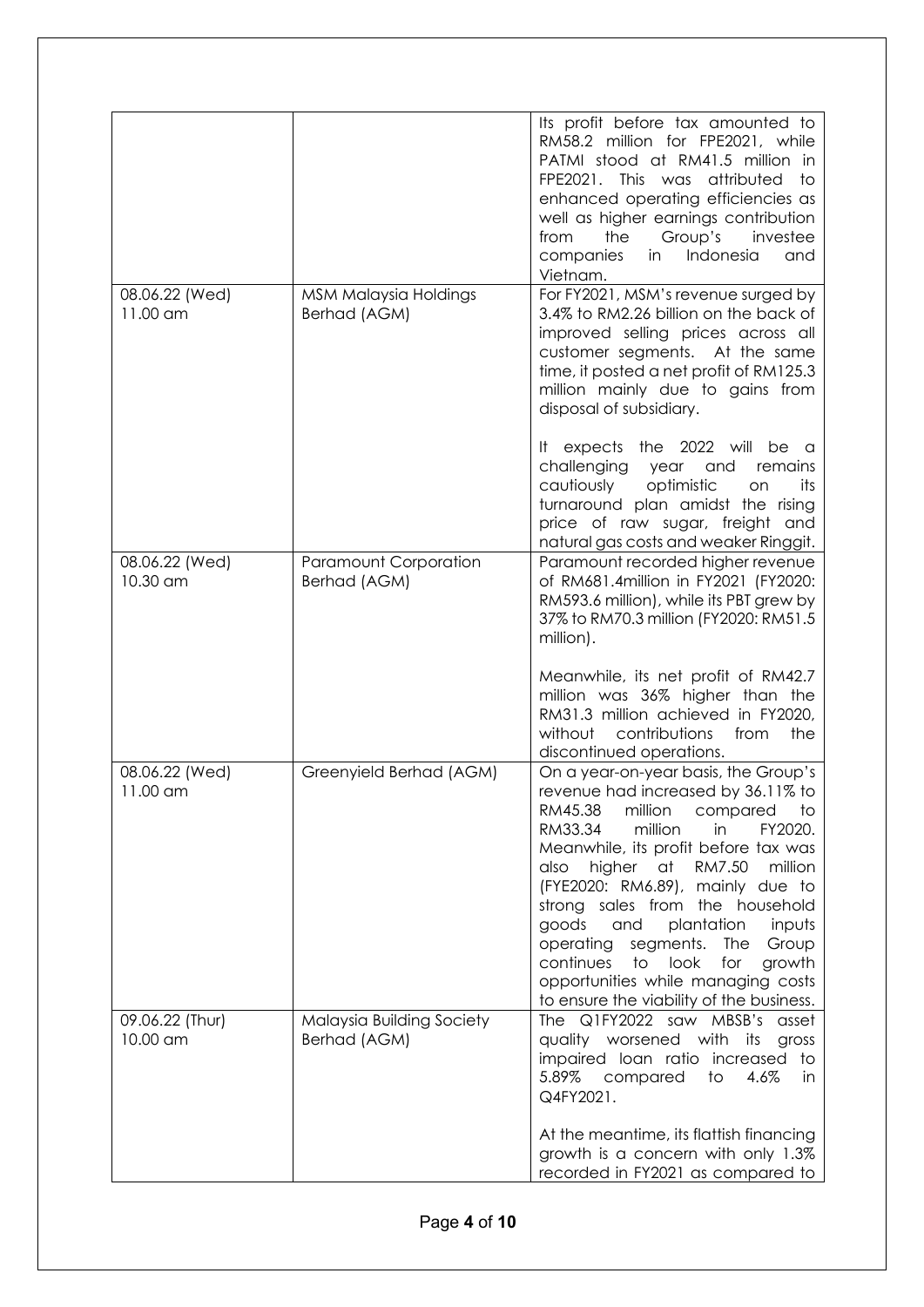|                             |                                            | industry total loan growth of 4.5%                                                                                                                                                                                                                                                                                                                                                        |
|-----------------------------|--------------------------------------------|-------------------------------------------------------------------------------------------------------------------------------------------------------------------------------------------------------------------------------------------------------------------------------------------------------------------------------------------------------------------------------------------|
|                             |                                            | during the year.                                                                                                                                                                                                                                                                                                                                                                          |
| 09.06.22 (Thur)<br>10.00 am | Inix Technologies Holdings<br>Berhad (EGM) | The EGM is to seek shareholders'<br>approval for a few resolutions:                                                                                                                                                                                                                                                                                                                       |
|                             |                                            | Proposed debt settlement of up<br>to RM8.16 million via issuance of<br>new INIX shares<br>Proposed 30% private placement<br>proposed rights issue<br>proposed share capital reduction<br>by RM40 million<br>proposed ESOS and issuance of<br>share<br>options<br>to<br>directors<br>including<br>independent<br>non-<br>executive directors (INEDs)<br>proposed change of company<br>name |
|                             |                                            | In line with better CG, MSWG does<br>not encourage the practice of giving<br>options to INEDs as they do not play<br>an executive role in the Company<br>and are responsible for monitoring<br>the option allocation to employees<br>and executive directors.                                                                                                                             |
| 10.06.22 (Fri)<br>10.00 am  | Supercomnet Technologies<br>Berhad (AGM)   | The Company had survived the<br>pandemic quite well as demand for<br>medical devises remained buoyant<br>during the Covid-19 season. Some of<br>products<br>such<br>the<br>its<br>$\alpha$ s<br>bronchoscope witnessed a surge in<br>the<br>pandemic<br>demand<br>during<br>because it was used to detect lung<br>infections amongst Covid patients.                                      |
|                             |                                            | As the pandemic is transitioning to<br>it<br>endemic,<br>may<br>consider<br>introducing more new products as<br>the demand for medical products<br>which<br>was<br>strong<br>during<br>the<br>pandemic could taper off.                                                                                                                                                                   |
| 10.06.22 (Fri)<br>11.00 am  | SLP Resources Berhad (AGM)                 | Overall, SLP recorded a rebound in<br>topline and bottomline performance<br>with a 15% and 7.63% increase in<br>revenue and net profit to RM168.95<br>million<br>RM17.73<br>million<br>and<br>respectively in FY2021.                                                                                                                                                                     |
|                             |                                            | Despite the higher sales, it registered<br>profit margin of 10.5%<br>a lower<br>(FY2020:<br>$11.2\%$<br>due<br>higher<br>to<br>administrative, selling and marketing<br>expenses.                                                                                                                                                                                                         |
| 10.06.22 (Fri)              | Frontken Corporation Berhad                | Frontken achieved another record-                                                                                                                                                                                                                                                                                                                                                         |
| 10.00 am                    | (AGM)                                      | breaking year with a revenue of                                                                                                                                                                                                                                                                                                                                                           |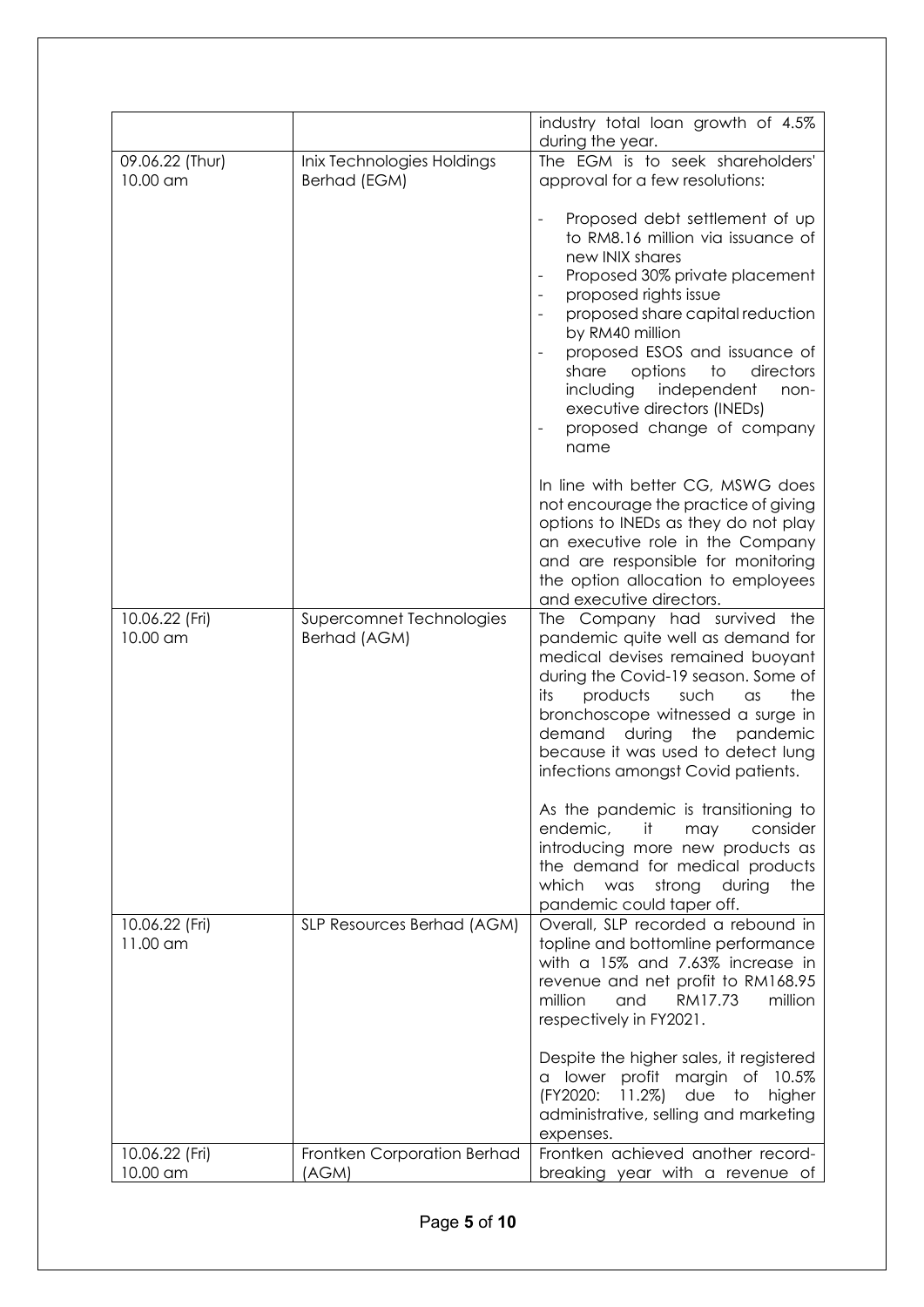|                            |                                      | RM450.2 million, represented<br>double-digit growth of<br>22.2%<br>compared to the last corresponding<br>period due to<br>improved<br>contributions from all its subsidiaries<br>as a result of strong market demand<br>from the semiconductor and oil &<br>gas industries. |
|----------------------------|--------------------------------------|-----------------------------------------------------------------------------------------------------------------------------------------------------------------------------------------------------------------------------------------------------------------------------|
| 10.06.22 (Fri)<br>11.30 am | Frontken Corporation Berhad<br>(EGM) | Frontken is seeking greenlight from its<br>shareholders to establish a five-year<br>share grant plan of up to 5% of its<br>total number of issued shares for the<br>eligible employees of Frontken and<br>its subsidiaries.                                                 |
|                            |                                      | At the same time, it also proposed to<br>allocate shares under the share grant<br>scheme to Ng Wai Pin, its Chairman<br>and CEO, and Dr Tay Kiang Meng, its<br>director<br>chief<br>executive<br>and<br>scientist.                                                          |

| One of the points of interest to be raised: |                            |                                                                                                                                                                                                                                                                           |
|---------------------------------------------|----------------------------|---------------------------------------------------------------------------------------------------------------------------------------------------------------------------------------------------------------------------------------------------------------------------|
| Company                                     | Points/Issues to Be Raised |                                                                                                                                                                                                                                                                           |
| <b>GDEX Berhad</b><br>(AGM)                 | 1.                         | The group reported first ever quarterly loss in 1QFY22,<br>dragged by the Malaysia operations as a result of stiffer<br>competition and more new market entrants.                                                                                                         |
|                                             |                            | The Malaysian Communications and Multimedia<br>$\alpha$<br>Commission has frozen all new courier service<br>licences for two years, effective for the period of 14<br>September 2020 to 15 September 2022. Why were<br>there more new market entrants during this period? |
|                                             |                            | Does the Board expect the other two key markets,<br>b)<br>namely Vietnam and Indonesia to experience<br>increasing competition as experienced in the<br>Malaysian market. Please provide explanation to the<br>answer.                                                    |
|                                             | 2.                         | Please shed some light on the competitive landscape,<br>GDEX's estimated market share and growth potential in<br>the key markets, namely Malaysia, Vietnam and<br>Indonesia.                                                                                              |
| MSM Malaysia Holdings<br>Berhad (AGM)       | 1.                         | For FY2021, inventories written down and written off were<br>RM13.4 million and RM6.1 million respectively, while the<br>write-down or write-off for FY2020 were significantly lower<br>at RM0.65 million and RM1.4 million respectively (page 282<br>of AIR 2021).       |
|                                             |                            | Why was there such significant inventories write-down<br>a)<br>or write-off?                                                                                                                                                                                              |
|                                             |                            | What is the estimated amount that may be salvaged<br>b)<br>from the written down inventories? Is there a need to<br>review the inventories management policies?                                                                                                           |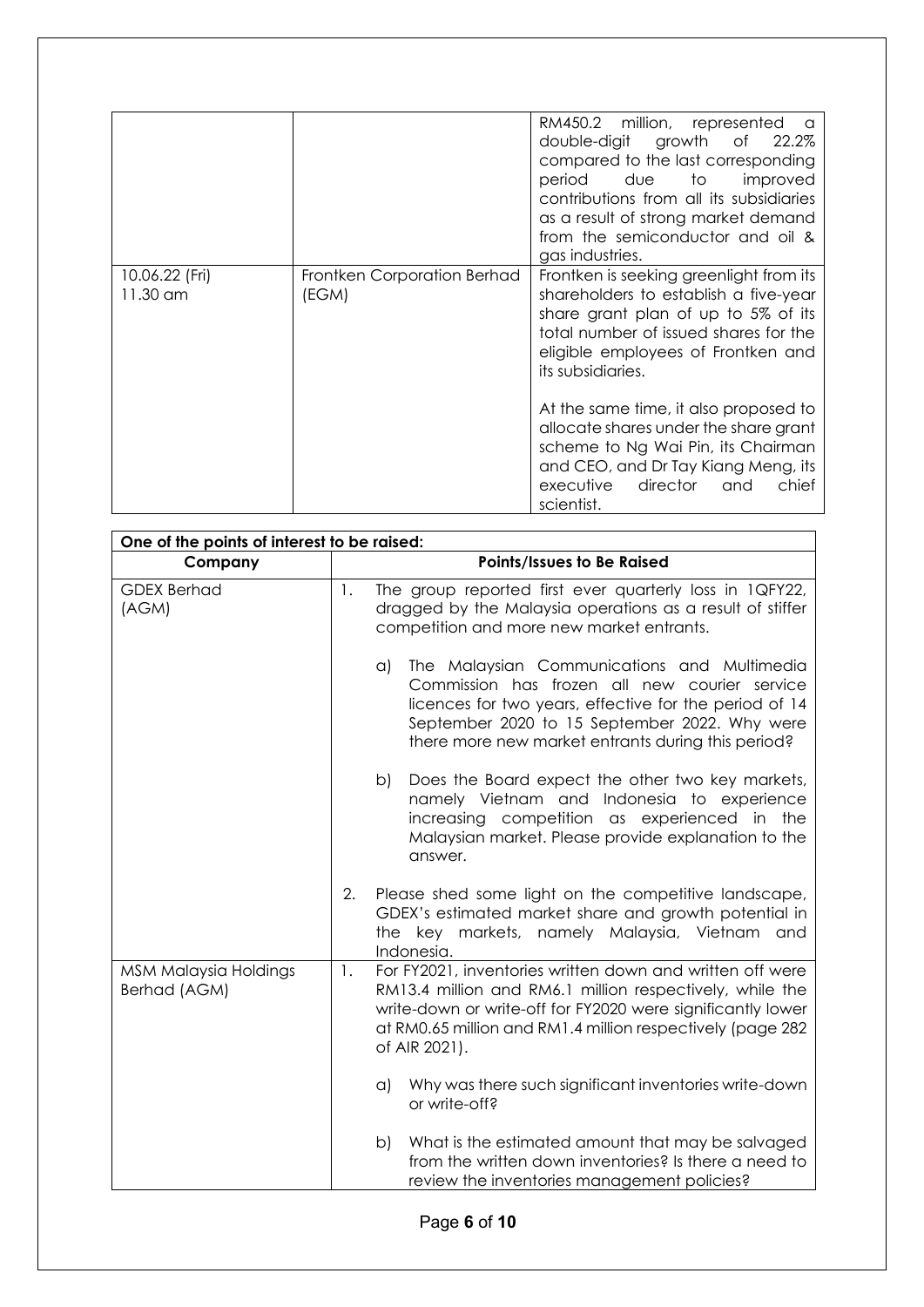|                                              | 2.<br>The ageing profile of the Group's trade receivables shows<br>all categories of past due but not impaired trade<br>receivables. The category of more than 90 days past due<br>but not individually impaired increased significantly to<br>RM45.2 million in FY2021 which constitute 17% of total<br>trade receivables in FY2021 (FY2020: RM12.5 million<br>(constitute 5.5% of total trade receivables in FY2020) (Note<br>23, page 345 of IAR 2021). |  |
|----------------------------------------------|------------------------------------------------------------------------------------------------------------------------------------------------------------------------------------------------------------------------------------------------------------------------------------------------------------------------------------------------------------------------------------------------------------------------------------------------------------|--|
|                                              | How much of the RM45.2 million trade receivables<br>a)<br>have been collected to-date? What are the efforts<br>by management to collect the long outstanding<br>trade receivables?                                                                                                                                                                                                                                                                         |  |
|                                              | To which business segment (Wholesale, Industries or<br>b)<br>Export) do these customers with long outstanding<br>trade receivables relate to? Please provide the profile<br>of debtors with long outstanding trade receivables<br>include details such as country, amount due, overdue<br>period etc.                                                                                                                                                      |  |
|                                              | c) How likely is it that these long outstanding trade<br>receivables require provisions to be made?                                                                                                                                                                                                                                                                                                                                                        |  |
| <b>Paramount Corporation</b><br>Berhad (AGM) | The Group's inventory of completed properties has decreased<br>from RM115.4 million in FY2021 to RM71.9 million in FY2021, a<br>reduction of RM43.5 million or 37.7 %. (Page 136 of AR)                                                                                                                                                                                                                                                                    |  |
|                                              | This is very commendable as many property developers have<br>high inventories of completed properties that are difficult to<br>sell.                                                                                                                                                                                                                                                                                                                       |  |
|                                              | The inventory of the Group's completed properties that remain<br>unsold stood at RM72 million, of which 96% were commercial<br>units (RM69 million) and the rest, residential. (Page 28 of AR)                                                                                                                                                                                                                                                             |  |
|                                              | a) Please provide the locations and values of the unsold<br>completed properties for the commercial and residential<br>units respectively as at FY2021.                                                                                                                                                                                                                                                                                                    |  |
|                                              | What is the aging profile of the commercial and<br>b)<br>residential unsold completed properties by unit number<br>and value under the age-bands of less than 1 year, 1-2<br>years and more than 2 years.                                                                                                                                                                                                                                                  |  |
|                                              | What is the number and value of the unsold commercial<br>C)<br>and residential properties that have been sold since the<br>last FY2021?                                                                                                                                                                                                                                                                                                                    |  |
| Greenyield Berhad<br>(AGM)                   | The Group's cost of sales increased to RM29.4 million (2020:<br>RM22.9 million). (page 47 of AR2021)                                                                                                                                                                                                                                                                                                                                                       |  |
|                                              | What extent of the increase in cost of sales in FY2021 is due<br>$\alpha$<br>to increase in raw material prices?                                                                                                                                                                                                                                                                                                                                           |  |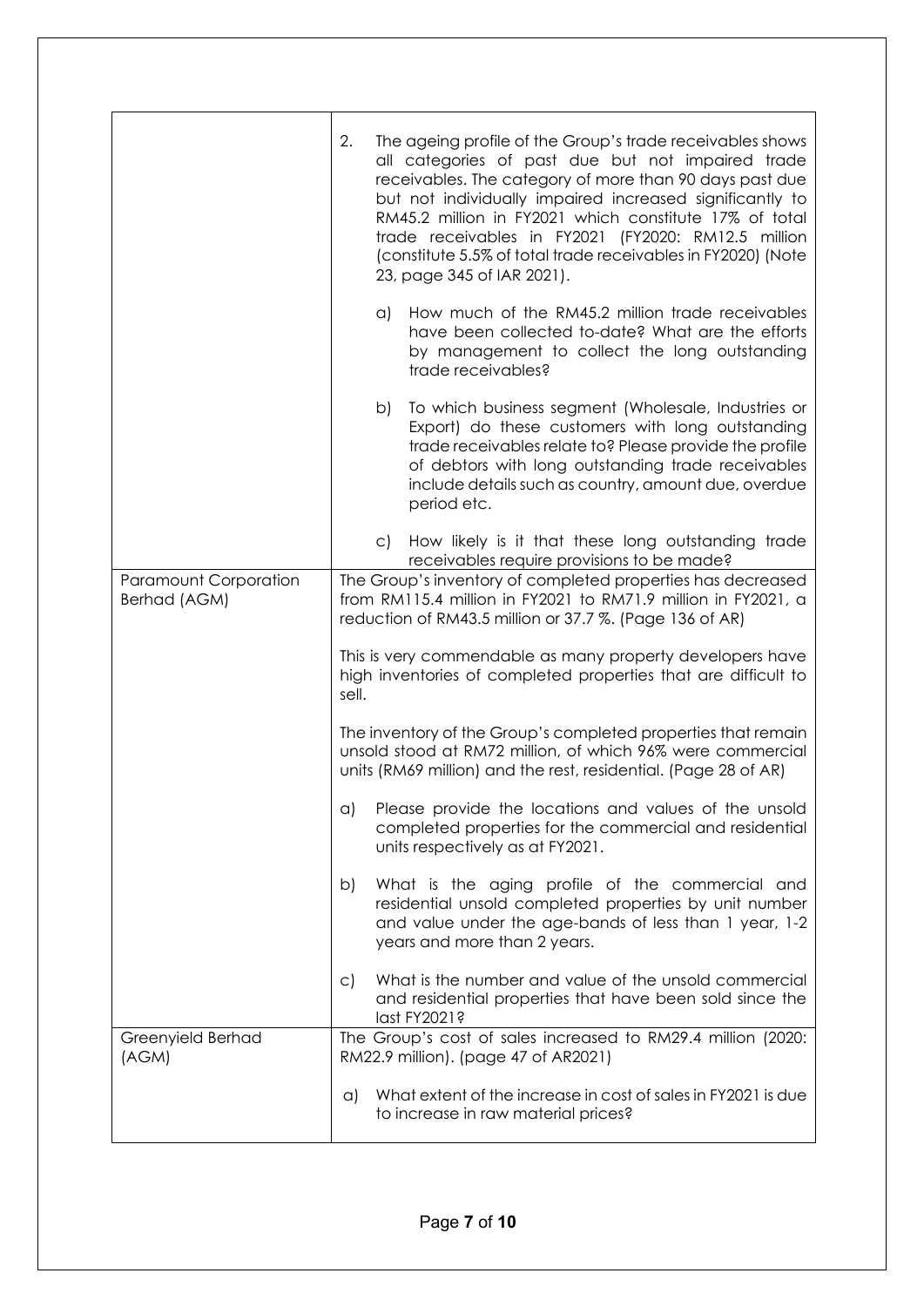|                                             | b)       | To what extent does the Group expect the increasing raw<br>material prices to impact its product's profit margins? Will<br>the Group be able to pass cost increases to its customers?                                                                                                                 |
|---------------------------------------------|----------|-------------------------------------------------------------------------------------------------------------------------------------------------------------------------------------------------------------------------------------------------------------------------------------------------------|
| Malaysia Building Society<br>Berhad (AGM)   | 1.       | For FY2021, MBSB had recorded a flattish growth of 1.3% in<br>gross financing compared to industry total loan growth of<br>4.5% during the year.                                                                                                                                                      |
|                                             |          | Besides, MBSB also underperformed compared to most of<br>the banking peers which registered strong financing/loan<br>growth following the revival of economic activities,<br>notwithstanding the full year impact of overnight policy<br>rate (OPR) cuts in 2020.                                     |
|                                             |          | What were the root causes of MBSB's flattish financing<br>growth? How does MBSB improve these weaknesses so the<br>financing growth will be on par with other banking peers<br>in FY2022?                                                                                                             |
|                                             | 2.       | In terms of asset quality, MBSB recorded a significantly<br>higher gross impaired loan (GIL) ratio of 5.89% in Q1FY2022<br>as compared to 4.6% in the Q4FY2021.                                                                                                                                       |
|                                             |          | At the same time, most of the other banks have recorded<br>a lower or moderate GIL ratio quarter-on-quarter.                                                                                                                                                                                          |
|                                             |          | What was the reason for MBSB's rapidly deteriorating asset<br>quality? Has MBSB made sufficient provision previously<br>based on macroeconomic variables and management<br>overlays?                                                                                                                  |
| Supercomnet<br>Technologies Berhad<br>(AGM) |          | The company achieved a strong performance for FYE 2021<br>where there was an increase in profitability for all 3 business<br>segments namely medical, automotive and industry. The<br>Company had registered a Compounded Annual Growth<br>Rate of 42.9% in revenue since 2017. (Page 23 of AR 2021). |
|                                             |          | The Company had insulated itself from rising raw material<br>transportation costs in FYE 2021 by implementing a cost pass-<br>through solution.                                                                                                                                                       |
|                                             |          | What are the measures taken by the Company to mitigate the<br>possibility of customers turning to the competitors of the<br>Company as it cannot indefinitely implement the cost pass<br>through solution as Customers will look for cheaper<br>alternatives?                                         |
| Frontken Corporation<br>Berhad (AGM)        |          | The Group's capital expenditure for the year for property, plant<br>and equipment was at RM82.8 million, all of which were<br>internally funded. (page 8 of Annual Report (AR) 2021)                                                                                                                  |
|                                             | $\alpha$ | Capex for FY2021 has increased by more than 10x to<br>RM82.8 million from RM7.9 million in FY2020. How much of<br>this is growth capex vs maintenance capex?                                                                                                                                          |
|                                             | b)       | What is the budgeted capex for FY2022?                                                                                                                                                                                                                                                                |
| <b>SLP Resources Berhad</b><br>(AGM)        |          | SLP registered significantly higher sales from the trading of<br>polymer products in FY2021 which surged about 50% to<br>RM58.29 million from RM39.01 million in the year before (page                                                                                                                |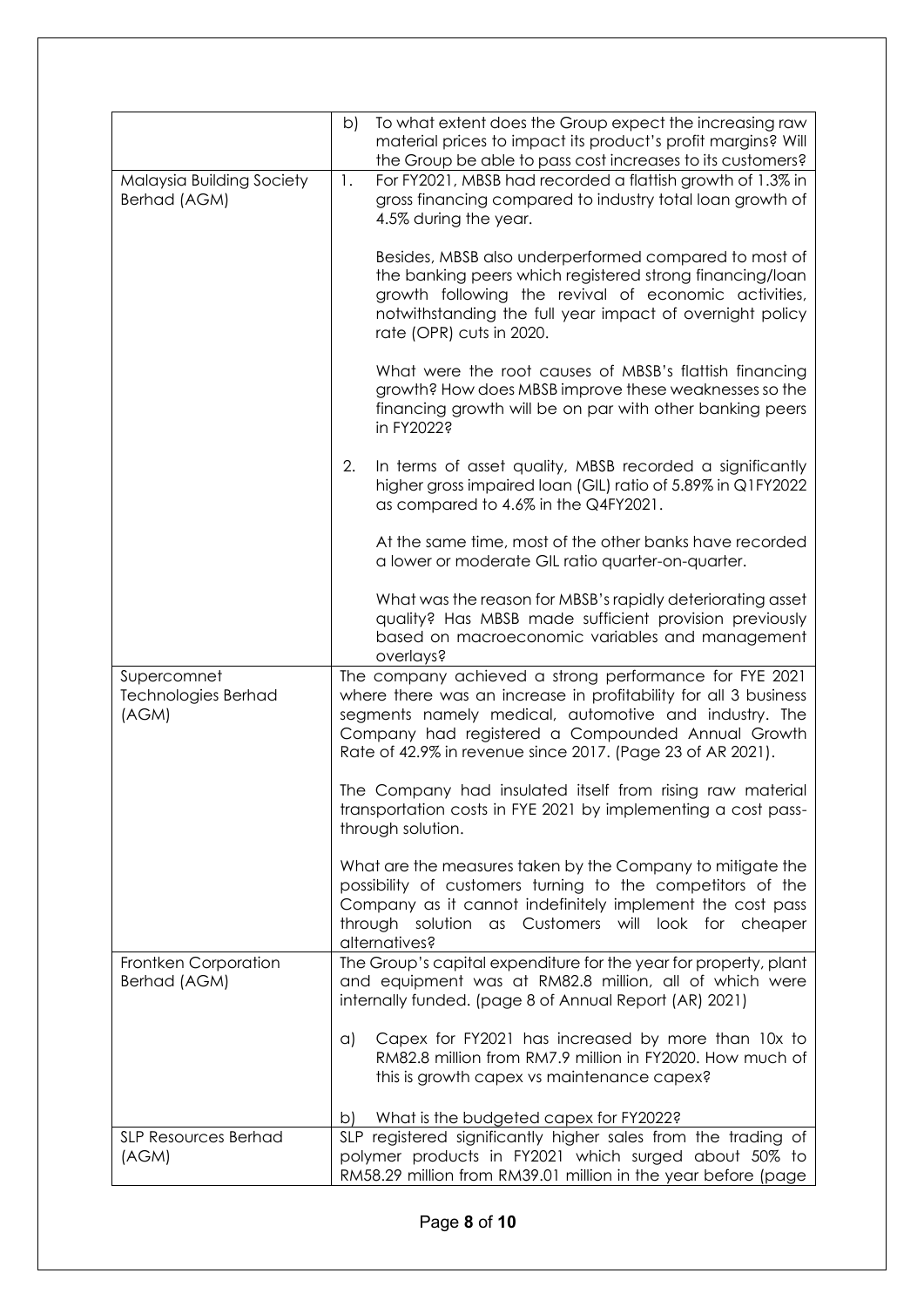| 94, Note 16.1 - Disaggregation of revenue, Annual Report                                                                                                                                           |  |
|----------------------------------------------------------------------------------------------------------------------------------------------------------------------------------------------------|--|
| $2021$ .                                                                                                                                                                                           |  |
| At the same time, SLP's sales to the domestic market surged<br>24% to RM97.07 million (FY2020: RM78.31 million).                                                                                   |  |
| Why were SLP's polymer products highly sought after in the<br>a)<br>domestic market? Are the higher sales of polymer<br>products sustainable in the coming years?                                  |  |
| In contrast, sales from the manufacturing and sale of<br>b)<br>plastic packaging and its related products merely<br>increased 2.47% to RM110.65 million compared to<br>RM107.98 million in FY2020. |  |
| Does the Management foresee better sales from this<br>segment in FY2022? If yes, what would be the driving<br>factors (e.g., volume growth, higher selling price) for<br>higher revenue?           |  |
| In FY2021, SLP had recorded lower production activities<br>$\mathsf{C}$<br>and lower sales volume (page 35 of AR2021).                                                                             |  |
| What was the total capacity and the utilization rate of<br>SLP's plant in FY2021?                                                                                                                  |  |
| What was the year-on-year change in sales volume in<br>FY2021?                                                                                                                                     |  |

#### **MSWG TEAM**

Devanesan Evanson, Chief Executive Officer, [\(devanesan@mswg.org.my\)](mailto:devanesan@mswg.org.my) Rita Foo, Head, Corporate Monitoring, [\(rita.foo@mswg.org.my\)](mailto:rita.foo@mswg.org.my) Norhisam Sidek, Manager, Corporate Monitoring, [\(norhisam@mswg.org.my\)](mailto:norhisam@mswg.org.my) Lee Chee Meng, Manager, Corporate Monitoring, [\(chee.meng@mswg.org.my\)](mailto:chee.meng@mswg.org.my) Elaine Choo Yi Ling, Manager, Corporate Monitoring, [\(elaine.choo@mswg.org.my\)](mailto:elaine.choo@mswg.org.my) Lim Cian Yai, Manager, Corporate Monitoring, [\(cianyai@mswg.org.my\)](mailto:cianyai@mswg.org.my) Ranjit Singh, Manager, Corporate Monitoring, [\(ranjit.singh@mswg.org.my\)](mailto:ranjit.singh@mswg.org.my) Ooi Beng Hooi, Manager, Corporate Monitoring, [\(ooi.benghooi@mswg.org.my\)](mailto:ooi.benghooi@mswg.org.my)

#### *DISCLOSURE OF INTERESTS*

•Wi*th regard to the companies mentioned, MSWG holds a minimum number of shares in all these companies covered in this newsletter.*